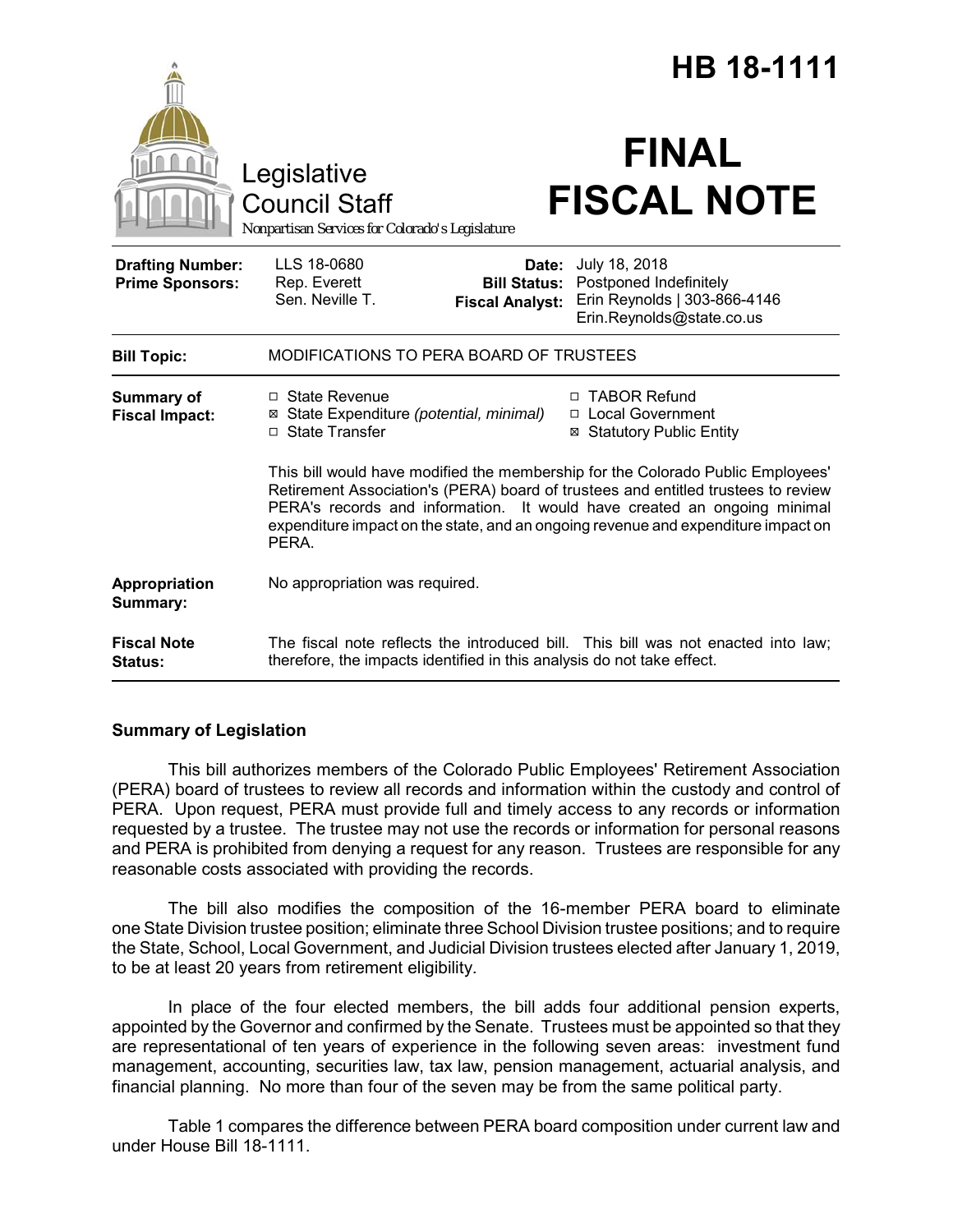| <b>Current Law</b> | HB 18-1111 | Representing                     | <b>Type of Appointment</b>         |
|--------------------|------------|----------------------------------|------------------------------------|
|                    |            | <b>State Treasurer</b>           | Ex Officio – Voting                |
| 3                  | 2          | <b>State Division</b>            | Elected*                           |
| 4                  |            | <b>School Division</b>           | Elected*                           |
|                    |            | <b>Local Government Division</b> | Elected*                           |
|                    |            | <b>Judicial Division</b>         | Elected*                           |
| 2                  | 2          | Retirees                         | Elected                            |
| 3                  |            | Pension expertise                | Governor-appointed, Senate consent |
|                    |            | Denver Public Schools            | Elected - Non-voting               |

## **Table 1 PERA Board Composition Under HB 18-1111**

*\* After January 1, 2019, the bill requires these elected trustees to be at least 20 years from retirement eligibility.*

## **Background**

**Trustee compensation.** Under current law, trustees are compensated by PERA as follows:

- elected members are reimbursed for necessary expenses; and
- appointed members receive \$100 per diem and necessary expense reimbursement for up to a maximum of 20 days per year.

## **State Expenditures**

Beginning in FY 2018-19, the bill may increase expenditures and workload in the Treasury Department to the extent PERA records are sought by the State Treasurer. As an ex officio trustee, the State Treasurer may use his or her office's resources to request and review records. Any expenditures that cannot be accomplished within the existing administrative budget will be addressed during the annual budget process in appropriate years. The administrative budget for the State Treasurer's office is paid for with General Fund appropriations.

## **Statutory Public Entity Impact**

Revenue and expenditures will increase for PERA to respond to information requests and to compensate appointed trustees.

**Information requests.** Information requests will increase revenue and workload for PERA. Any workload increase past a certain threshold will increase administrative costs paid from PERA's trusts. Additionally, PERA has several confidentiality agreements in place with third-party vendors which may result in expenditures from PERA's trusts to the extent that information requests require PERA to break with these contracts.